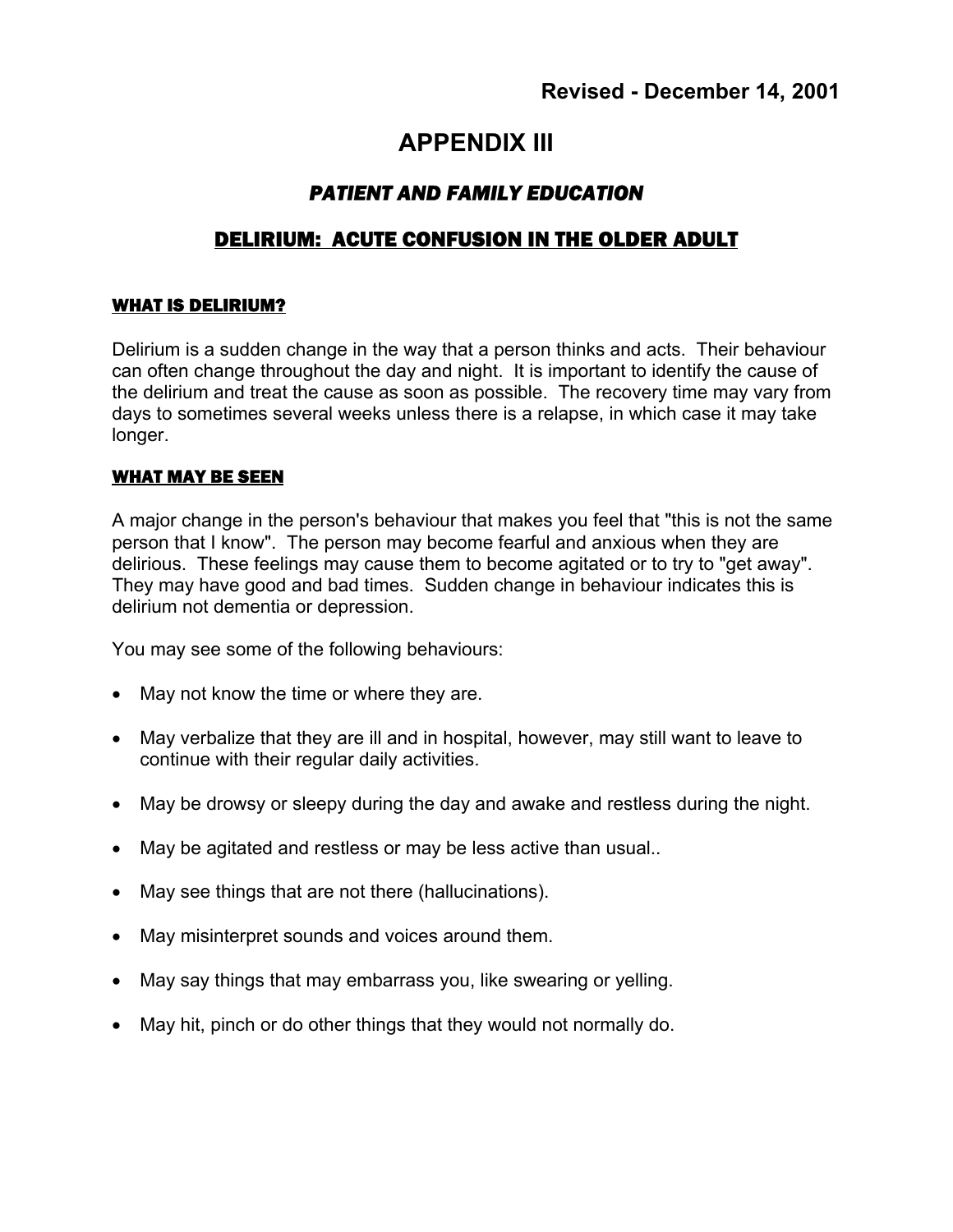### WHAT MAY CONTRIBUTE TO DELIRIUM?

- A change in environment such as hospitalization or relocation.
- Surgery.
- An infection.
- Dehydration.
- Medication.
- Alcohol or drug withdrawal.
- Lack of oxygen to the brain.
- An injury to the brain.

## WHAT CAN *YOU* DO TO HELP?

- You know the person the best. Please tell the staff if you see any unusual behaviours.
- Be supportive of the person and consistently tell them this will pass.
- Visit as regularly as possible. Your presence can reduce fear and anxiety. Visiting hours can be changed so someone can be present as much as possible (discuss with staff).
- Bring familiar articles from home such as favourite music, pictures and blanket. (Please note: All electrical equipment must be tested by our hospital technicians before use.)
- Ensure that prescription glasses, hearing aid, and dentures are in good repair and used.
- Work with the staff to establish a regular and a consistent routine.